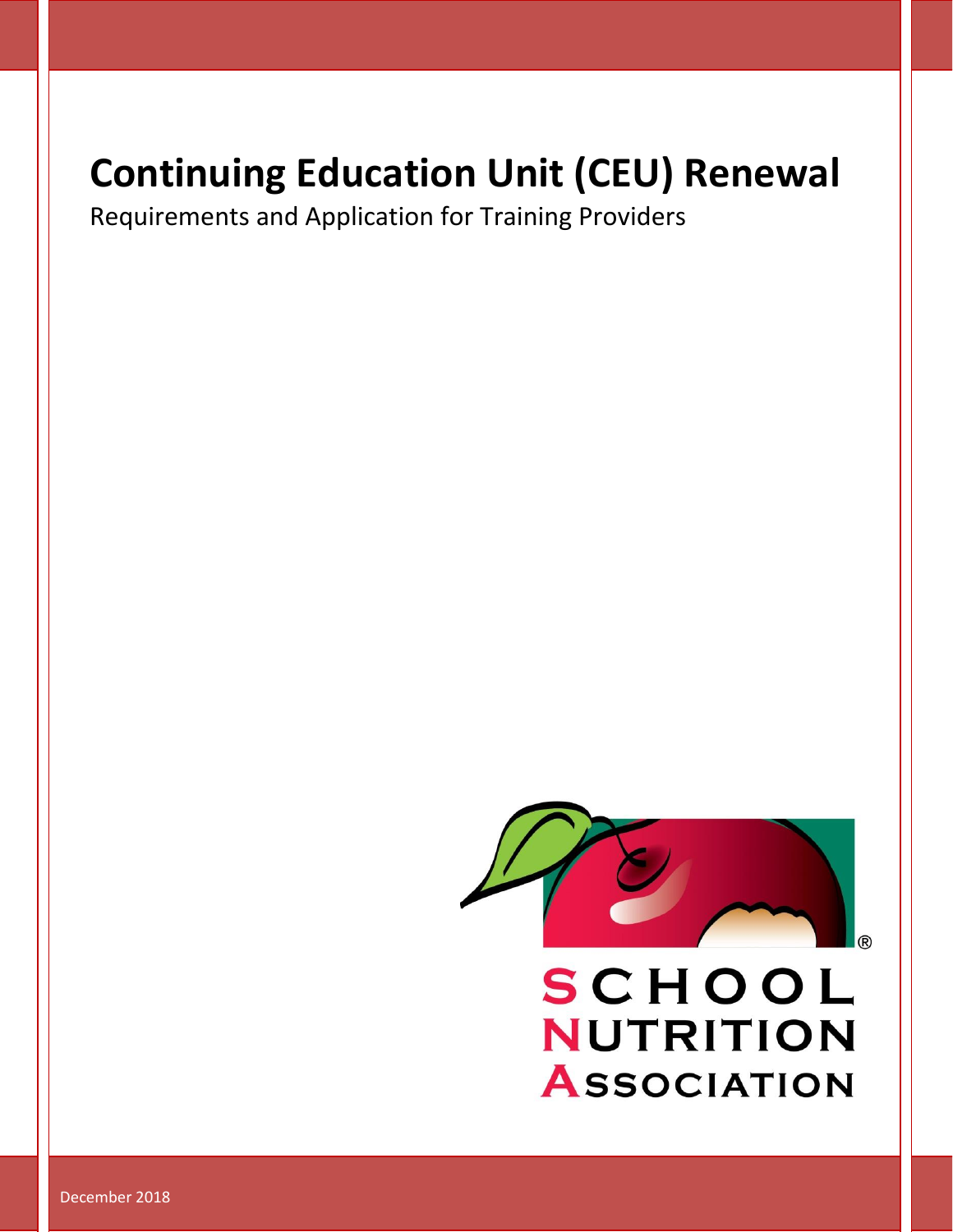## **Continuing Education Unit (CEU)**

### **Renewal Requirements and Application for Training Providers**



Providers shall submit a request for renewal a minimum of four (4) weeks before expiry or a rush fee will be incurred. After the expiry date has passed, providers must reapply for approval. SNA approved CEU's further satisfy the requirements for the Certificate in School Nutrition Program, Certificate Program maintenance, School Nutrition Specialist (SNS) Credentialing maintenance and USDA Professional Standards.

As of July 1, 2015, the USDA implemented the Final Rule for Professional Standards. This ruling establishes the minimum annual training requirements for **ALL** school nutrition employees. SNA requires that CEU's be aligned with Professional Standards. For more information download SNA's [Professional Standards Training Guidelines.](https://schoolnutrition.org/uploadedFiles/4_Certification,_Education_and_Professional_development/8_Professional_Standards/Professional%20Standards%20Training%20Guidelines%20JUL%202015.pdf)

#### **Renewals**

Providers shall submit a request for renewal a minimum of four (4) weeks before expiry. If the CEU content has changed or required updates of greater than 25% of the content, the new content should be **highlighted** or **denoted** in some way for our reviewers.

> *All original approval requirements remain the same for renewals. Please refer to the [CEU Approval Requirements and Application](file:///C:/Users/taiken/iCloudDrive/School%20Nutrition/APPROVAL%20PROGRAMS/pending) document if you require additional information not contained within this renewal document.*

#### **Documentation Requirements**

All material must be submitted via email to SNA Headquarters: [education@schoolnutrition.org.](mailto:education@schoolnutrition.org) Please do NOT mail or fax your application. The following items **MUST** be included with your submission.

- Completed SNA CEU Approval Application
- Application Fees
- Needs Summary and Program Description
- Minimum of three (3) measureable learning objectives
- **•** Presentation and handout materials
- Speaker bio's
- Conferences
	- $\circ$  Program Agenda to include session titles, descriptions, speakers, breaks, and meals with corresponding times
- CEU program evaluation form
- Home study or online programs (As applicable)
	- o Post-exam with answer key
- Evaluation data summary

#### **Incomplete Submissions**

Applications that are missing documentation will not be reviewed until all materials are received. In an effort to simplify this process, all requirements are outlined in this document. SNA will send one courtesy email for incomplete applications; if outstanding materials are not received the application will be forfeited.

#### **Fee Structure**

#### **Renewal Fee**

There is a flat renewal fee of **\$75.00**. Please include this fee when you submit the renewal application. Approved CEU renewals will expire in 3 years.

#### **Rush Fee**

CEU applications received less than four (4) weeks prior to the program will be subject to a **\$55 rush fee.**

#### **Expiration Information**

Approved CEU renewals will expire in 3 years.